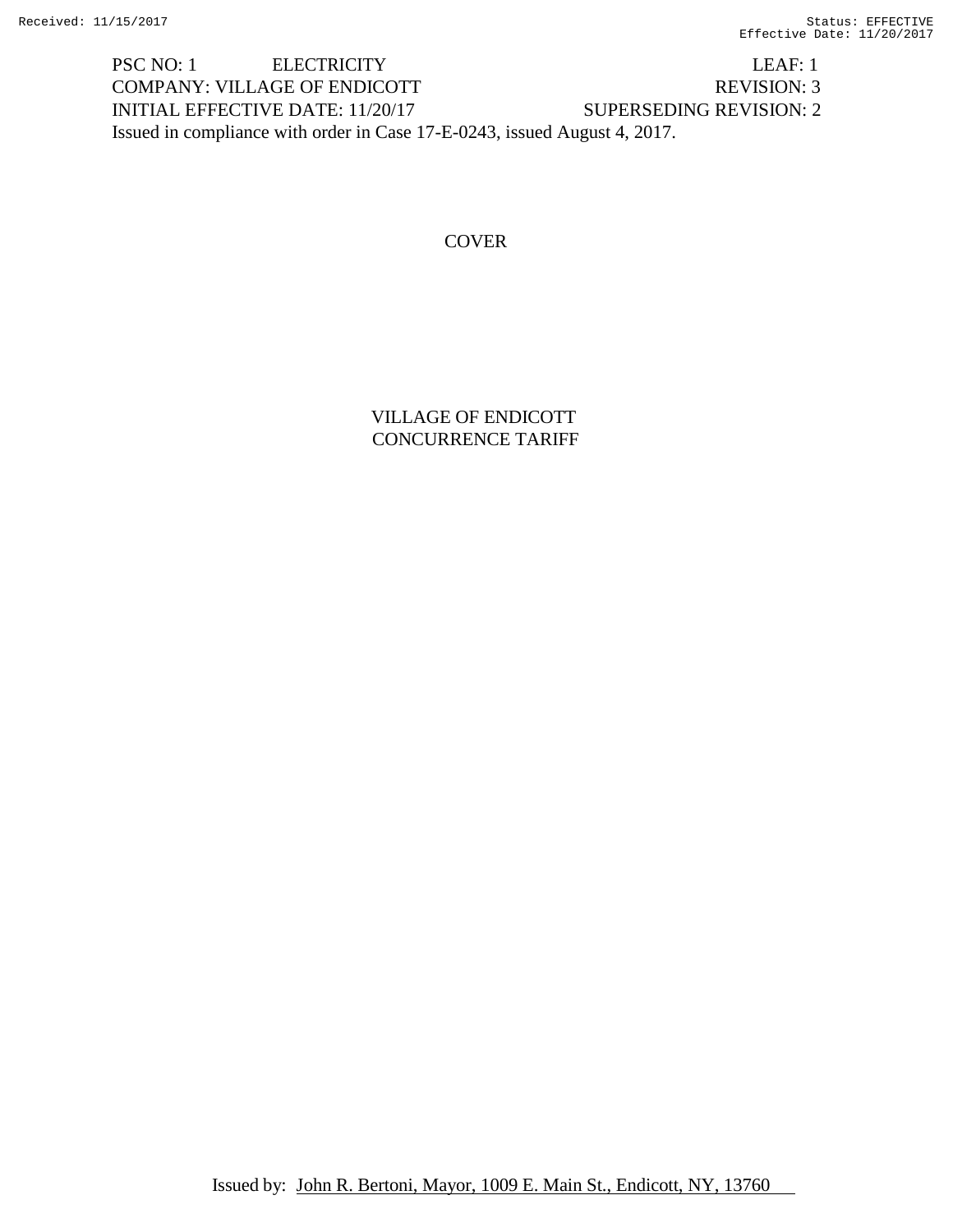PSC NO: 1 ELECTRICITY LEAF: 2 COMPANY: VILLAGE OF ENDICOTT REVISION: 3 INITIAL EFFECTIVE DATE: 12/11/19 SUPERSEDING REVISION: 2 Issued in compliance with Order in Case 16-M-0330 dated 11/18/2019

#### TABLE OF CONTENTS

LEAF # I. GENERAL INFORMATION A. CONCURRENCE 3 B. TERRITORY TO WHICH SCHEDULE APPLIES 3 II. SERVICE CLASSIFICATION NO. 1 4 Residential III. SERVICE CLASSIFICATION NO. 2 6 General Service – Non-demand Metered IV. SERVICE CLASSIFICATION NO. 3 8 General Service – Demand Metered V. SERVICE CLASSIFICATION NO. 4 12 Private Outdoor Lighting VI. SERVICE CLASSIFICATION NO. 5 14 Street Lighting VII. CHARGES A. RECONNECTION CHARGE 15 B. INSUFFICIENT FUNDS CHECK CHARGE 15 VIII. PURCHASED POWER ADJUSTMENT CHARGE 16

Issued by: Chad Scott, Light Department Supervisor, 1009 E. Main St, Endicott, NY 13760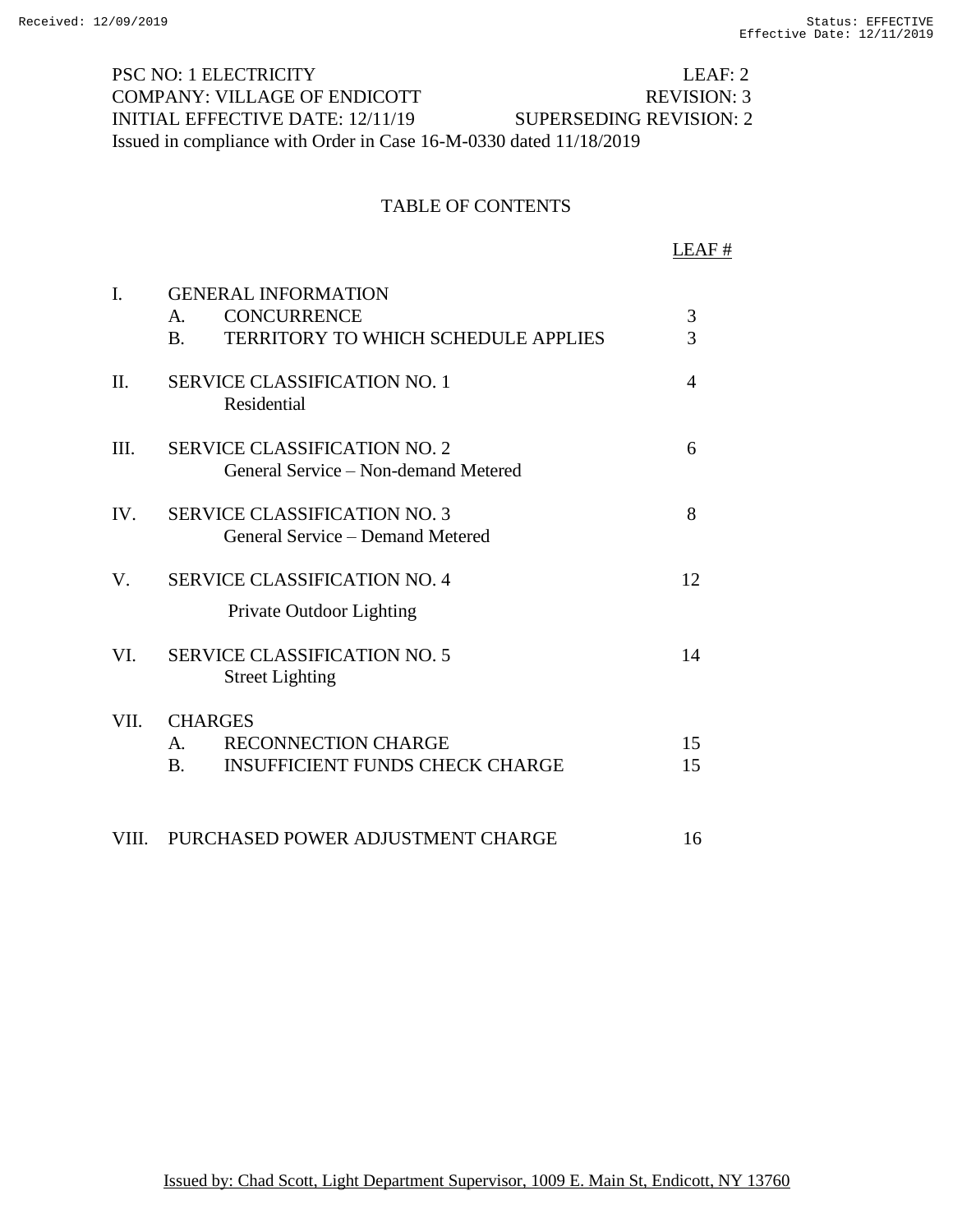# ..DID: 14514 ..TXT: PSC NO: 1 ELECTRICITY LEAF: 3 COMPANY: VILLAGE OF ENDICOTT REVISION: 1 INITIAL EFFECTIVE DATE: 03/01/01 SUPERSEDING REVISION: 0 STAMPS: RECEIVED: 01/24/01 STATUS: Effective EFFECTIVE: 03/01/01

# GENERAL INFORMATION

# A. CONCURRENCE:

The Village of Endicott concurs in and agrees to abide by the rules and regulations as set forth in the generic tariff filed by the New York Municipal Power Agency (NYMPA) in Case No. 97-E-1575.

## B. TERRITORY TO WHICH SCHEDULE APPLIES:

These rate, rules and regulations are applicable to the Village Endicott and that portion of the Town of Union served under franchises granted to the Village of Endicott.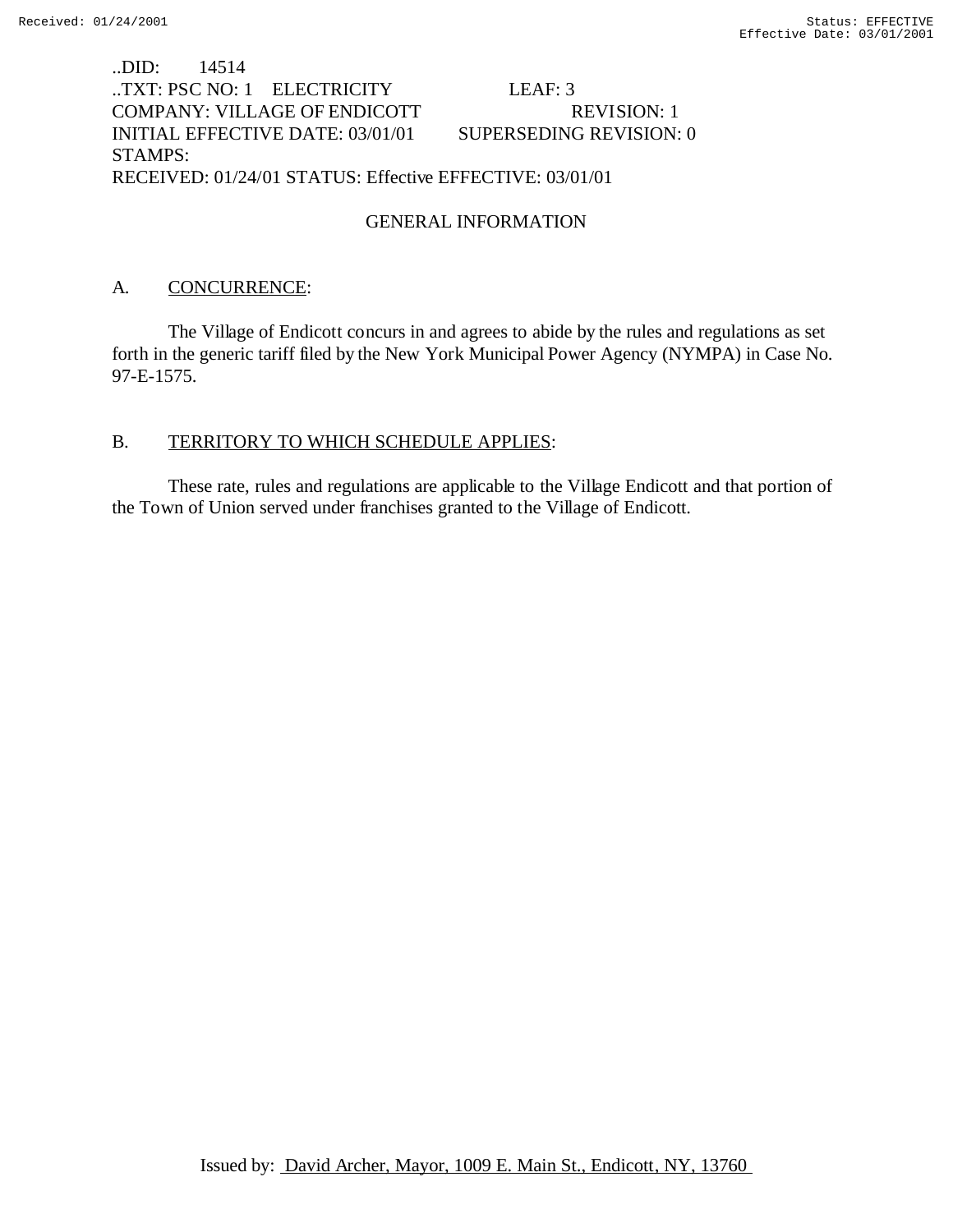| PSC No: 1 Electricity                                                  | Leaf No.:                   | $\overline{4}$ |  |
|------------------------------------------------------------------------|-----------------------------|----------------|--|
| Company: Village of Endicott                                           | Revision No.: $\,3\,$       |                |  |
| Initial Effective Date: 07/01/11                                       | Superseding Revision No.: 2 |                |  |
| Issued in compliance with order in Case #10-E-0588 dated June 22, 2011 |                             |                |  |

## SERVICE CLASSIFICATION NO. 1 Residential

# APPLICABLE TO USE OF SERVICE FOR:

Single-phase residential purpose usage in an individual residence; in an individual flat or individual apartment in a multiple-family dwelling; for residential purposes in a rooming house where not more than four (4) rooms are available for rent; and for single phase farm service when supplied through the farm residence meter; use exclusively in connection with religious purposes by corporations or associations organized and conducted in good faith for religious purposes, and including the operation by such corporation or association of a school, not withstanding that secular subjects are taught at such school; for single-phase service exclusively in connection with a community residence as defined in subdivision 28, 28A or 28B of section 1.03 of the Mental Hygiene Law, provided that such residence is operated by a not-for-profit corporation and if supervisory staff is on site on a twenty-four hour per day basis that the residence provides living accommodations for fourteen or fewer residents; and use for any post or hall owned or leased by a not-for-profit organization that is a veterans organization.

## CHARACTER OF SERVICE:

Continuous, Alternating Current at approximately 60 Cycle, 120 Volt, two wire or 120/240 Volt, three wire single phase, depending upon the characteristics of the load and the circuits from which service is supplied.

| \$3.75   |
|----------|
|          |
| \$0.0432 |
| \$0.0550 |
| \$0.0650 |
|          |

#### MINIMUM CHARGE:

MONTHLY DATE:

The minimum charge is the customer charge.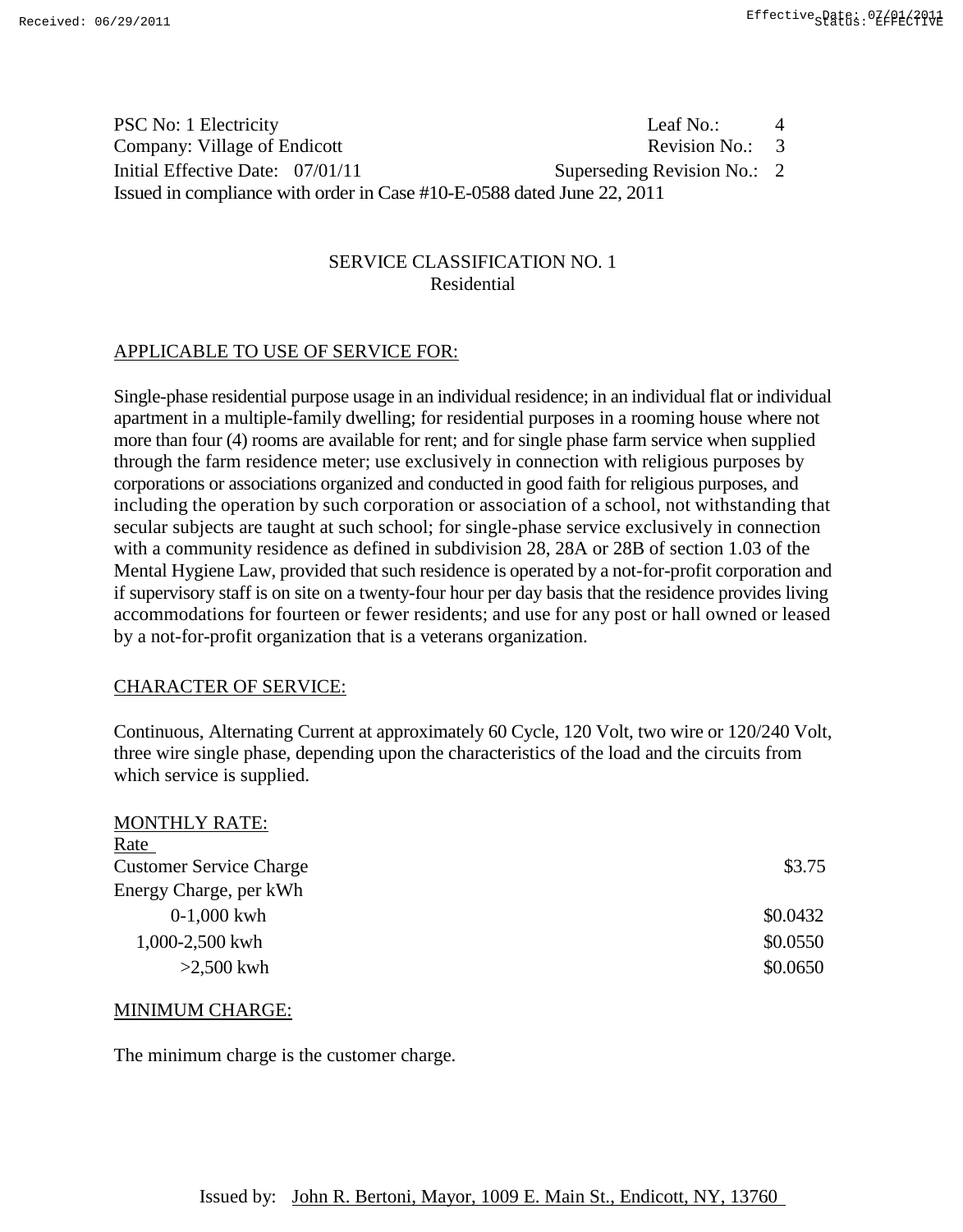| PSC No: 1 Electricity                                                  | Leaf No.:                   | 5              |
|------------------------------------------------------------------------|-----------------------------|----------------|
| Company: Village of Endicott                                           | Revision No.:               | $\overline{3}$ |
| Initial Effective Date: 07/01/11                                       | Superseding Revision No.: 2 |                |
| Issued in compliance with order in Case #10-E-0588 dated June 22, 2011 |                             |                |

# SERVICE CLASSIFICATION NO. 1 (CONT'D) Residential

# TERMS OF PAYMENT:

All bills are due when rendered. Full payment must be received on or before the date shown on the bill to avoid a late payment charge of 1.5% as provided in Rule VIII of the NYMPA generic tariff.

# FACTOR OF ADJUSTMENT:

The factor of adjustment pursuant to Rule IX.D of the NYMPA generic tariff is 1.0491.

# PURCHASED POWER ADJUSTMENT:

All kilowatt-hours sold under this service classification shall be subject to Purchased Power Adjustment Charges in accordance with Section VIII of the Village of Endicott Tariff and consistent with Rule IX of the NYMPA generic tariff.

# TERM:

Service is terminable on three days notice at any time after one month's service provided that a customer is not subject to Special Provisions, Section B.

# SPECIAL PROVISIONS:

A. Any customer who desires service for multiple dwelling (two or more families in one house or where, more than two rooms are rented) or for premises partially used for business, or professional and partially used for residential purposes, may secure service only under Service Classification No. 2.

B. When it appears to the Village that the service may be of a seasonal or temporary character, the Village will require prepayment at the time the application for service is made, of the net minimum charge for the entire six months' term. Such advance payment will be refunded by crediting \$3.05 on each of the first six months 1/2 bills. If service is discontinued before the expiration of the six months' term, the unrefunded portion will be retained by the Village.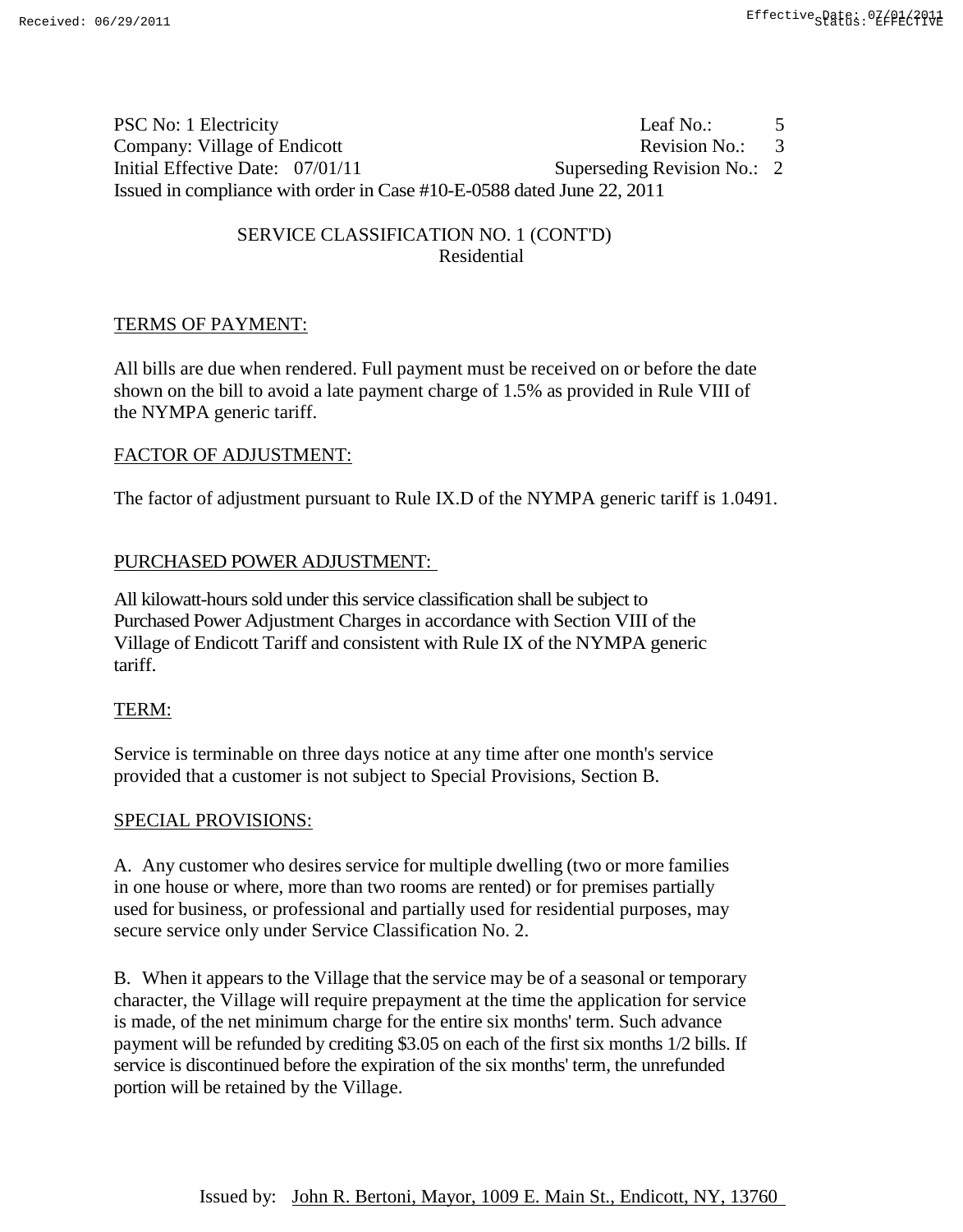| PSC No: 1 Electricity                                                  | Leaf No.:                 | 6              |
|------------------------------------------------------------------------|---------------------------|----------------|
| Company: Village of Endicott                                           | Revision No.:             | $\overline{4}$ |
| Initial Effective Date: 07/01/11                                       | Superseding Revision No.: |                |
| Issued in compliance with order in Case #10-E-0588 dated June 22, 2011 |                           |                |

SERVICE CLASSIFICATION NO. 2. General Service - Non-demand Metered

# APPLICABLE TO USE OF SERVICE FOR:

Commercial, business, schools, small industrial power and light installations (with demands less than 20 kilowatts), multiple dwellings (two or more families in one house or where more than two rooms are rented) and any service for premises partially used for business or professional and partially used for residential purposes.

# CHARACTER OF SERVICE:

Continuous-Alternating Current, 60 cycle, 120/120 volts, single phase, or 240 volts three phase also, with Village permission, 120/208 volts three phase; depending upon the characteristics of the load and the circuit from which service is supplied.

## TERMS OF PAYMENT:

All bills are due when rendered. Full payment must be received on or before the date shown on the bill to avoid a late payment charge of 1.5% as provided in Rule VIII of the NYMPA generic tariff.

MONTHLY RATE: Rate Customer charge \$4.23 Energy charge, per kWh  $\$0.0495$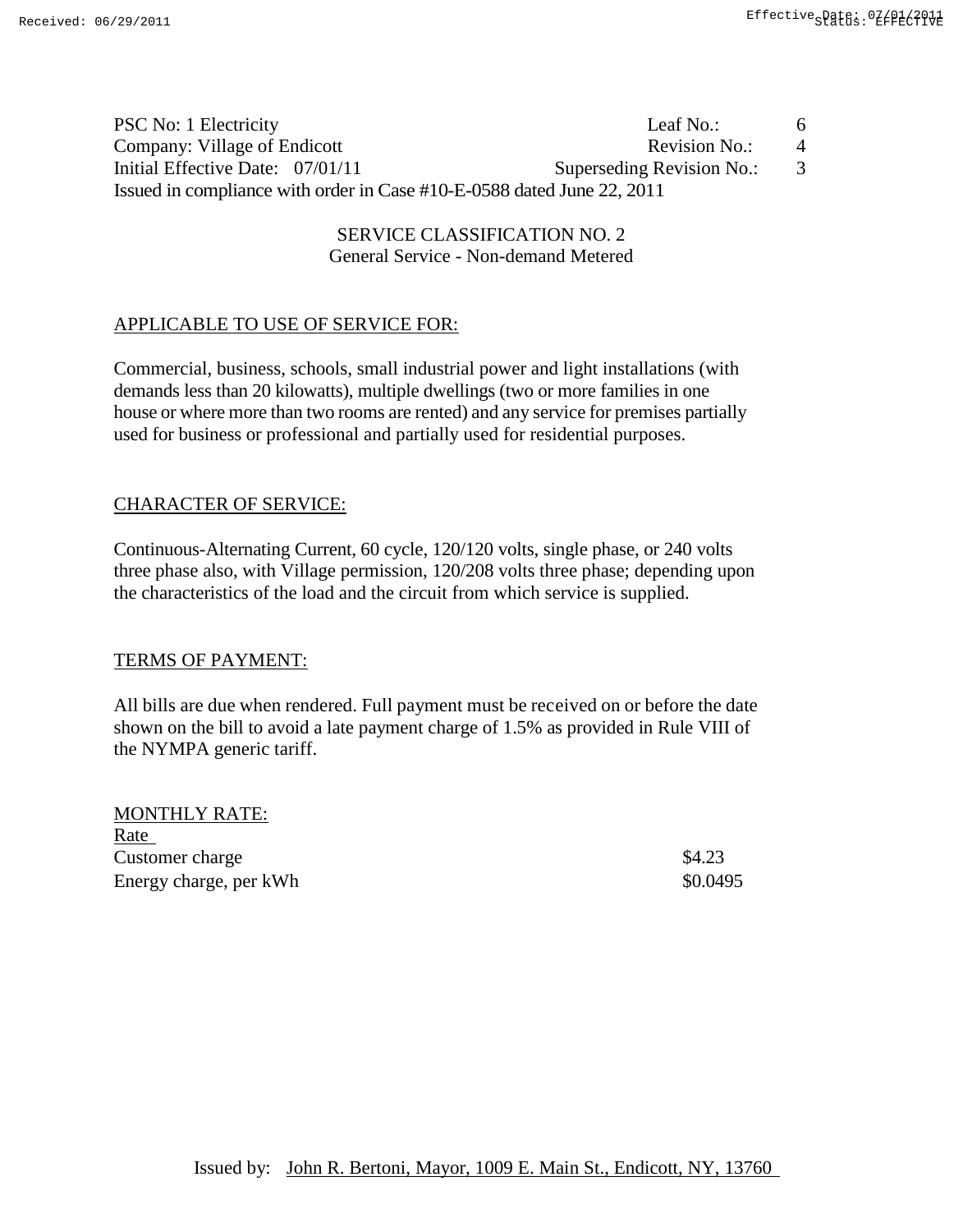PSC No: 1 Electricity Leaf No.: 7 Company: Village of Endicott Revision No.: 3 Initial Effective Date:  $07/01/11$  Superseding Revision No.: 2 Issued in compliance with order in Case #10-E-0588 dated June 22, 2011

> SERVICE CLASSIFICATION NO. 2 (CONT'D) General Service - Non-demand Metered

## MINIMUM CHARGE:

Minimum charge is the customer charge.

TERM:

Single Phase Service: Three months and thereafter until terminated by 48 hours written notice. Three Phase Service: One year and thereafter until terminated by 48 hours written notice.

#### FACTOR OF ADJUSTMENT:

The factor of adjustment pursuant to Rule IX.D of the NYMPA generic tariff is 1.0491.

#### PURCHASED POWER ADJUSTMENT:

All kilowatt-hours sold under this service classification shall be subject to Purchased Power Adjustment Charges in accordance with Section VIII of the Village of Endicott Tariff and consistent with Rule IX of the NYMPA generic tariff.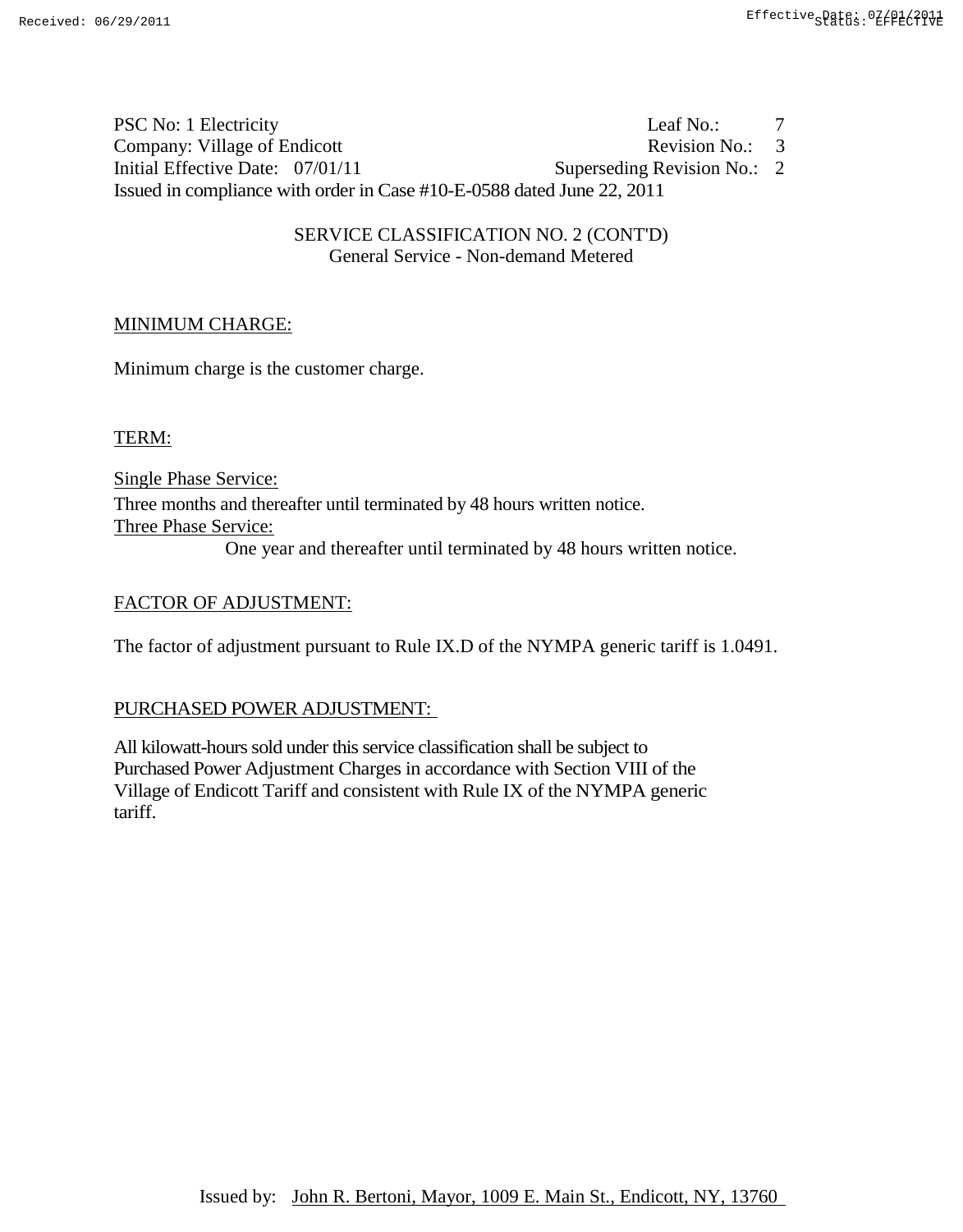PSC No: 1 Electricity Leaf No.: 8 Company: Village of Endicott Revision No.: 3 Initial Effective Date:  $07/01/11$  Superseding Revision No.: 2 Issued in compliance with order in Case #10-E-0588 dated June 22, 2011

> SERVICE CLASSIFICATION NO. 3 General Service - Demand Metered

## APPLICABLE TO USE OF SERVICE FOR:

Large light and power installations with a demand of twenty (20) kilowatts or

more.

## CHARACTER OF SERVICE:

Continuous-Alternating Current, 60 cycle, 120/140 volts, single phase or 240 volts three phase also, with Village permission, 120/208 volts three phase, as well as 2400 volts and 4160 volts three phase service; depending upon the characteristics of the load and the circuit from which service is supplied.

| <b>MONTHLY RATE:</b>   |          |
|------------------------|----------|
| <u>Rate</u>            |          |
| Demand charge, per kW  | \$2.40   |
| Energy charge, per kWh | \$0.0305 |

#### MINIMUM CHARGE:

The total minimum charge shall be the maximum demand charge established during the preceding 12 months.

## DETERMINATION OF DEMAND:

The demand shall be determined when:

A. The customer's demand equals twenty (20) kilowatts or more in each of three consecutive months.

B. The customer's consumption exceeds 5,000 kilowatt-hours in each of three (3) consecutive months.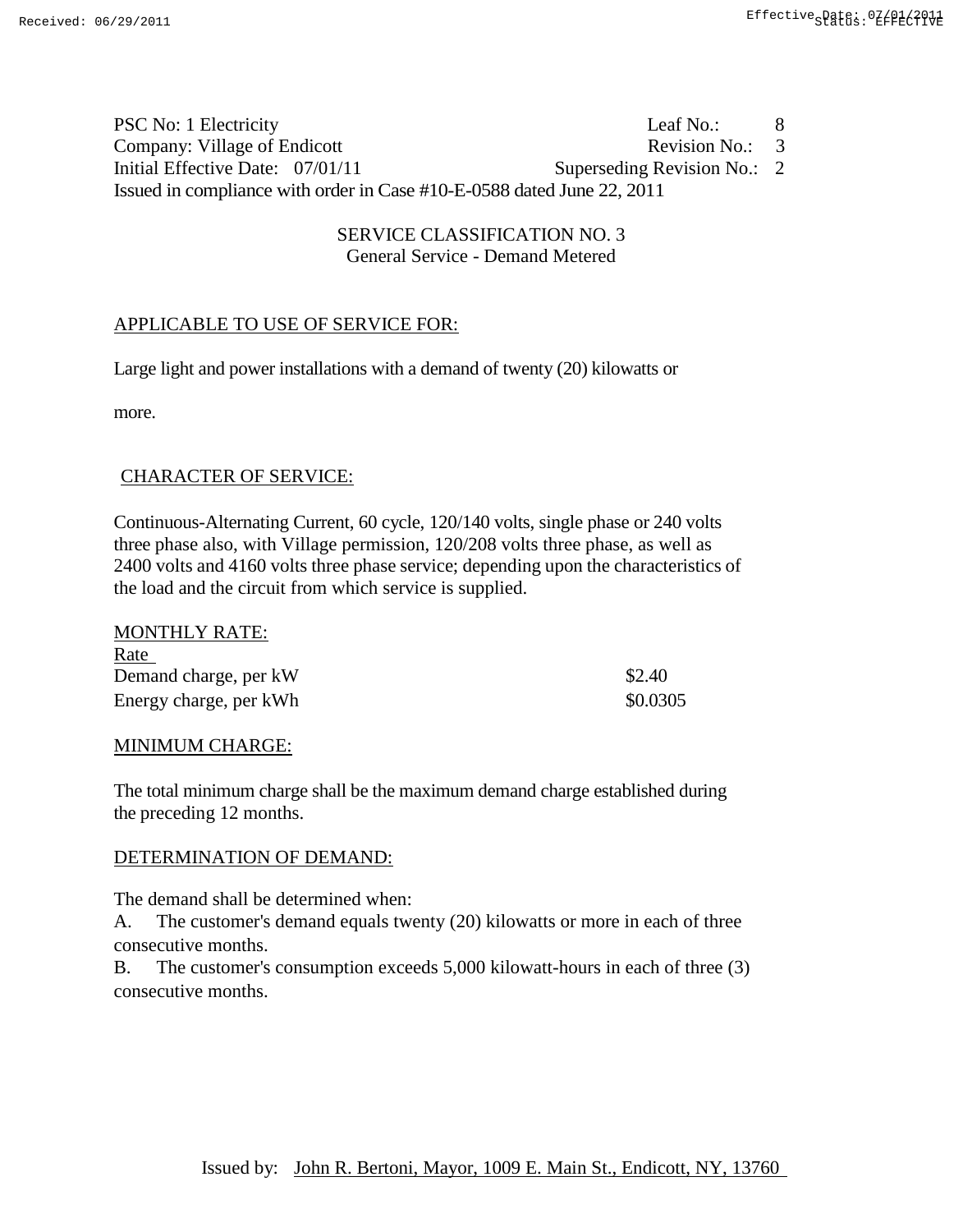..DID: 14523 ..TXT: PSC NO: 1 ELECTRICITY LEAF: 9 COMPANY: VILLAGE OF ENDICOTT REVISION: 1 INITIAL EFFECTIVE DATE: 03/01/01 SUPERSEDING REVISION: 0 STAMPS: RECEIVED: 01/24/01 STATUS: Effective EFFECTIVE: 03/01/01

> SERVICE CLASSIFICATION NO. 3 (CONT'D) General Service - Demand Metered

### DETERMINATION OF DEMAND (CONT'D):

For billing purposes, the demand shall be the greatest of the following:

- A. The maximum fifteen minute integrated kilowatt demand determined by meter, occurring during the month for which charge is made. The demand as determined shall be taken to the nearest one-half kilowatt.
- B. Fifty percent of the highest demand during the preceding twelve months.
- C. Twenty kilowatts.

### TERMS OF PAYMENT:

All bills are due when rendered. Full payment must be received on or before the date shown on the bill to avoid a late payment charge of 1.5% as provided in Rule VIII of the NYMPA generic tariff.

#### TERM:

Single Phase Service: Three months and thereafter until terminated by 48 hours written notice. Three Phase Service: One year and thereafter until terminated by 48 hours written notice.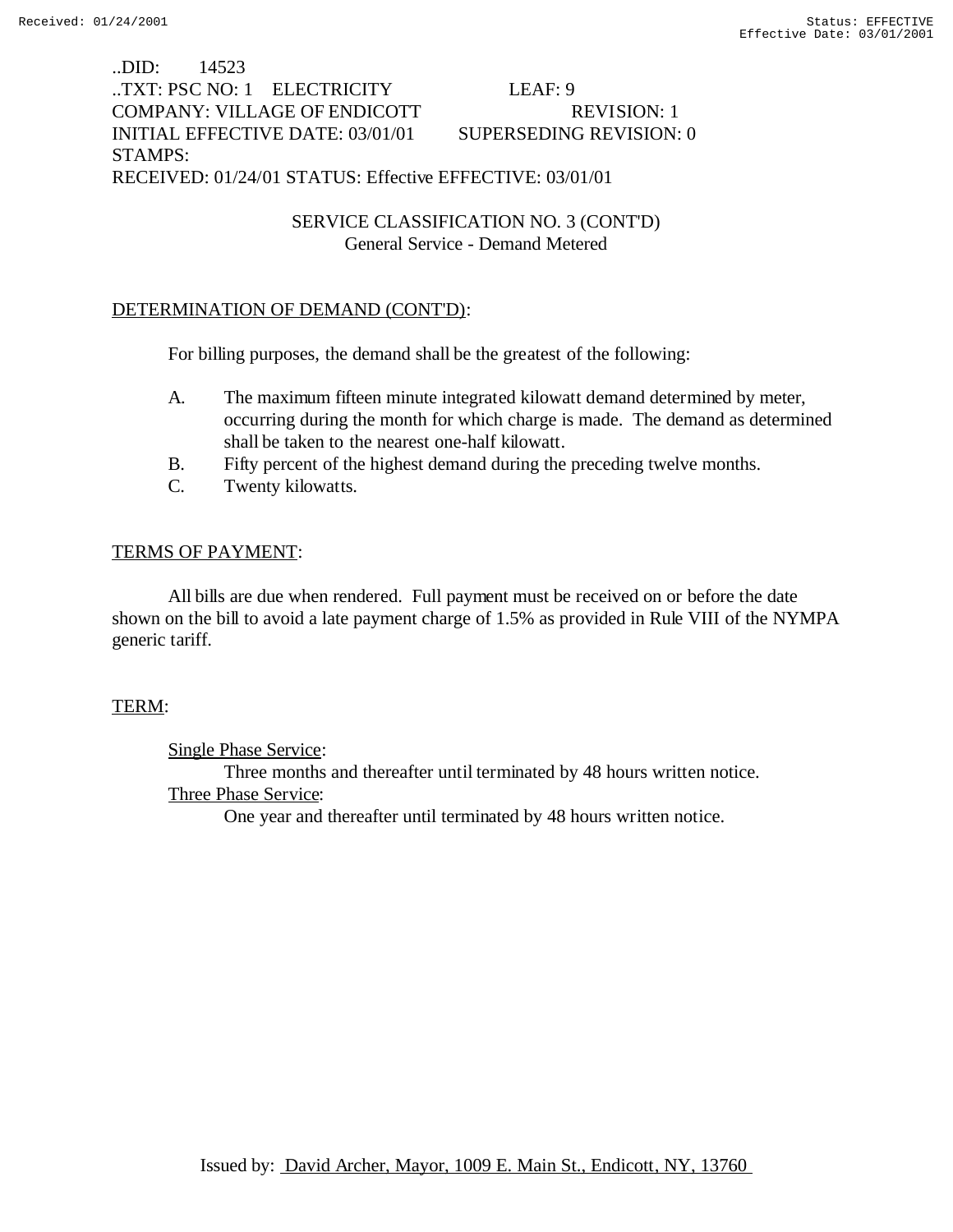..DID: 14524 ..TXT: PSC NO: 1 ELECTRICITY LEAF: 10 COMPANY: VILLAGE OF ENDICOTT REVISION: 1 INITIAL EFFECTIVE DATE: 03/01/01 SUPERSEDING REVISION: 0 STAMPS: RECEIVED: 01/24/01 STATUS: Effective EFFECTIVE: 03/01/01

> SERVICE CLASSIFICATION NO. 3 (CONT'D) General Service - Demand Metered

## SPECIAL PROVISIONS:

- A. When the customers' equipment includes devices which have a highly fluctuating or large instantaneous demand, such as X-RAY apparatus, welders, and other like equipment, and the customer has not provided corrective equipment to reduce the inrush current to an amount which will not cause disturbance to other customers, the demand of such devices shall be taken as the sum of the maximum instantaneous capacities as determined from the name plates or by test of those pieces of apparatus which are so connected that they may be operated at one time.
- B. Where the billing demand of such customer is determined by a demand meter, the demand of such highly fluctuating demand devices, determined as described above, shall be added to the demand as shown by the demand meter, the sum of these two demands shall be the billing demand.
- C. Customer, in taking three-phase electric energy shall maintain as nearly as is reasonably possible, equal currents in each of the three-phase conductors at the point of delivery. If at any time the current in any phase conductor shall exceed the average of the currents in all the three-phase conductors by more than five (5), the amount to be paid by the customer for the period within which the unbalance occurred, may be increased by a percentage equal to that of the unbalance.
- D. The customer will normally be required to maintain a power factor at the point of delivery of between 90 percent lagging and 90 percent leading. Should the customer fail to do so within 90 days after notification, the Village shall install the necessary corrective equipment. Such work performed by the Village will be charged for on the basis of current labor and material costs plus a charge of 40 percent to cover indirect overhead cost.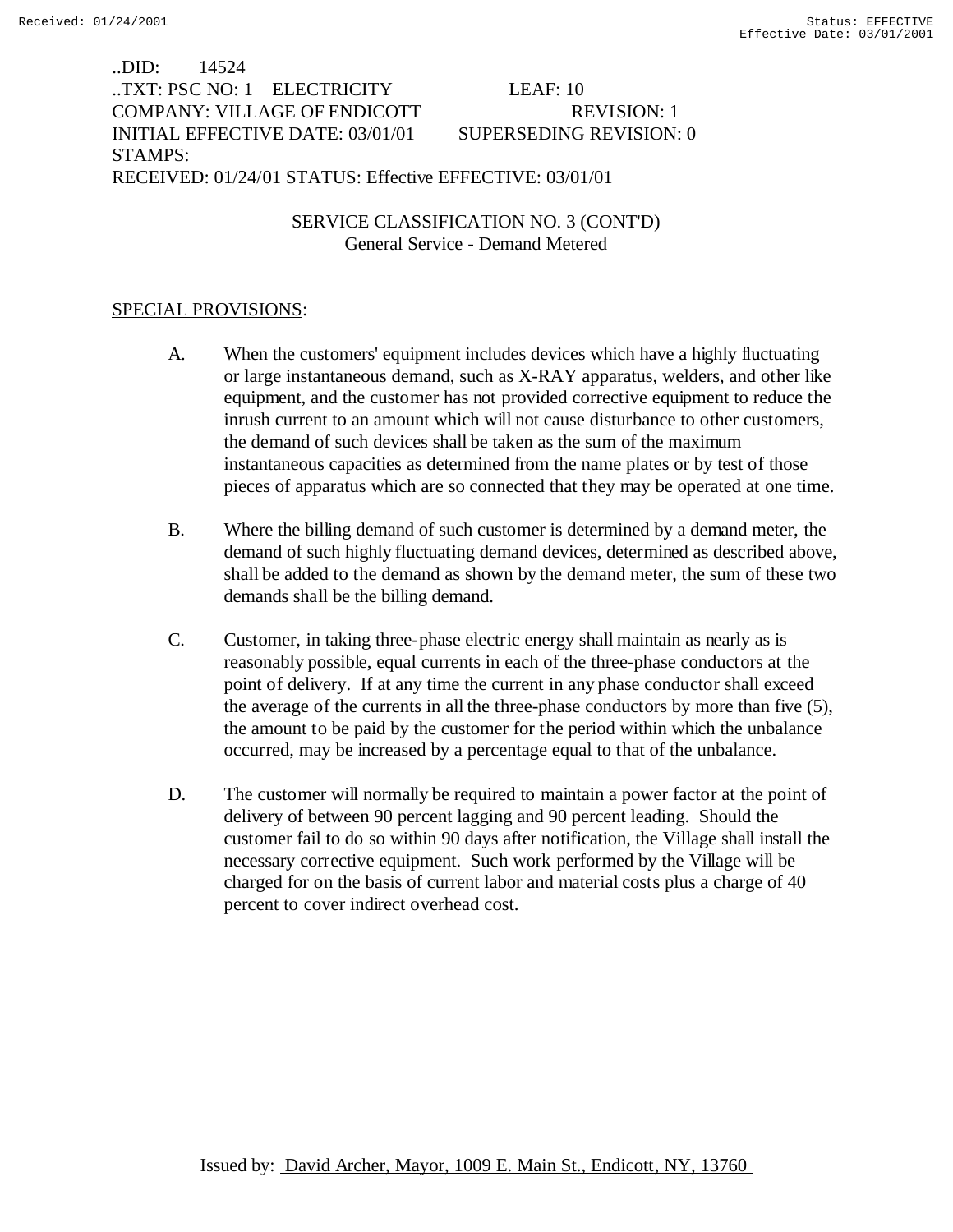| PSC No: 1 Electricity                                                  | Leaf No.:                   | 11  |
|------------------------------------------------------------------------|-----------------------------|-----|
| Company: Village of Endicott                                           | Revision No.:               | - 3 |
| Initial Effective Date: 07/01/11                                       | Superseding Revision No.: 2 |     |
| Issued in compliance with order in Case #10-E-0588 dated June 22, 2011 |                             |     |

SERVICE CLASSIFICATION NO. 3 (CONT'D) General Service - Demand Metered

# SPECIAL PROVISIONS (CONT'D):

E. Standby or breakdown service will be furnished under this classification to a customer part or all of whose source of energy, whether electrically or mechanically produced, shall be introduced or permitted, directly or indirectly, in connection with the operation of customer's equipment. For such service the monthly charge shall be not less than for the maximum demand in any of the preceding 12 months.

F. Customers electing to furnish, install and maintain their own transformers and accessory equipment, and who are served by the Village 2400 or 4160 volt system, shall receive a discount of 5% on their billing and energy charge.

#### FACTOR OF ADJUSTMENT:

The factor of adjustment pursuant to Rule IX.D of the NYMPA generic tariff is 1.0491.

## PURCHASED POWER ADJUSTMENT:

All kilowatt-hours sold under this service classification shall be subject to Purchased Power Adjustment Charges in accordance with Section VIII of the Village of Endicott Tariff and consistent with Rule IX of the NYMPA generic tariff.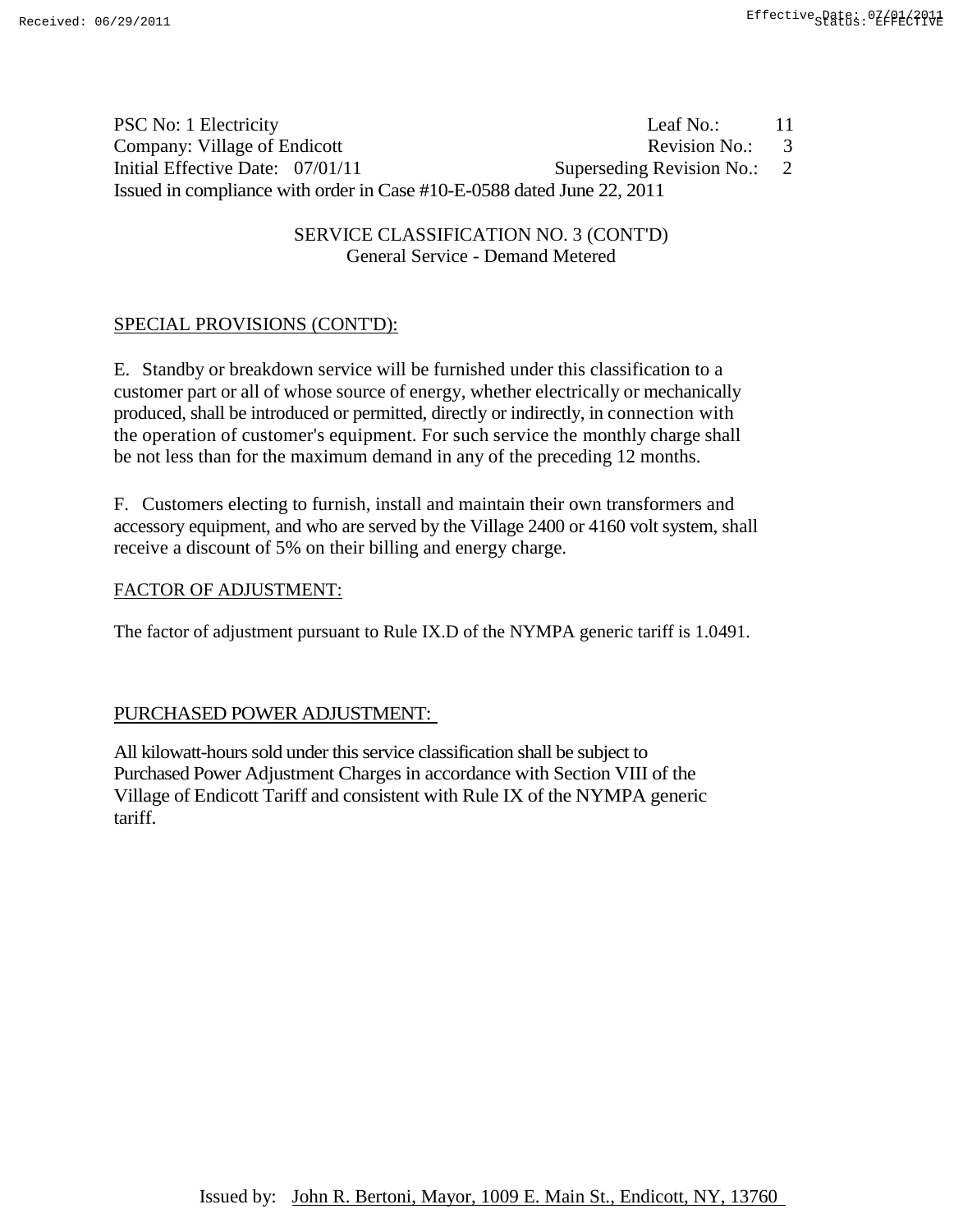| PSC No: 1 Electricity                                                  | Leaf No.:                                  | 12 |
|------------------------------------------------------------------------|--------------------------------------------|----|
| Company: Village of Endicott                                           | Revision No.: 3                            |    |
| Initial Effective Date: 07/01/11                                       | Superseding Revision No.: $2 \overline{2}$ |    |
| Issued in compliance with order in Case #10-E-0588 dated June 22, 2011 |                                            |    |

# SERVICE CLASSIFICATION NO. 4 Private Outdoor Lighting

# APPLICABLE TO USE OF SERVICE FOR:

Private outdoor lighting from multiple circuits. Monthly charges are assessed at a flat rate per fixture.

# CHARACTER OF SERVICE:

Unmetered service at approximately 60 cycle, alternating current, and 120 volts.

#### MONTHLY RATE:

|                                | Rate    |  |
|--------------------------------|---------|--|
| Facilities Charge, per fixture |         |  |
| 100 watt, Glow                 | \$5.18  |  |
| 175 Watt, Mercury vapor        | \$8.78  |  |
| 400 Watt, Mercury vapor        | \$12.54 |  |
| 500 Watt, Quartz               | \$12.92 |  |
| 400 Watt, High pressure sodium | \$21.27 |  |
|                                |         |  |

#### TERMS OF PAYMENT:

All bills are due when rendered. Full payment must be received on or before the date shown on the bill to avoid a late payment charge of 1.5% as provided in Rule VIII of the NYMPA generic tariff.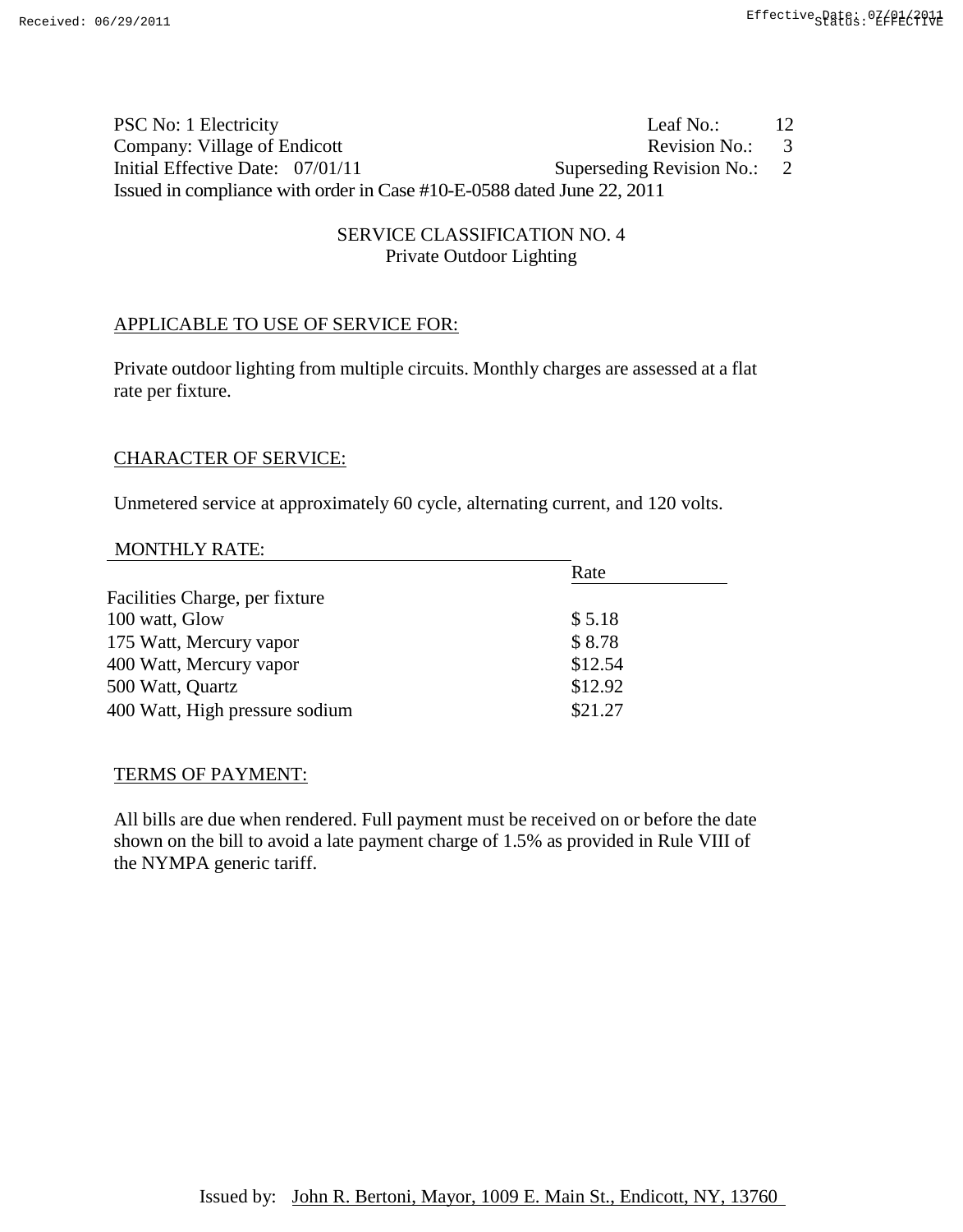# ..DID: 14515 ..TXT: PSC NO: 1 ELECTRICITY LEAF: 13 COMPANY: VILLAGE OF ENDICOTT REVISION: 1 INITIAL EFFECTIVE DATE: 03/01/01 SUPERSEDING REVISION: 0 STAMPS: RECEIVED: 01/24/01 STATUS: Effective EFFECTIVE: 03/01/01

SERVICE CLASSIFICATION NO. 4 (CONT'D) Private Outdoor Lighting

## TERM:

One year, commencing at the date of installation, and thereafter from year to year until canceled by the customer upon 50 days notice.

### SPECIAL PROVISIONS:

- A. The Village will furnish, install, own, operate and maintain a photo-electrically controlled luminaire complete with suitable pipe bracket.
- B. The lighting unit will be installed only on private property owned or leased by the customer. The customer will furnish the necessary pole or other support, except as hereinafter provided, and the necessary wiring to connect the unit on the line side of the customer's meter. The Village reserves the right to require a mounting height which will provide proper light distribution from the unit. Where a Village-owned pole is appropriately located on premises owned or leased by the customer, the Village may waive the requirement that the support be furnished by the customer, and it may install the unit on the Village-owned pole.
- C. Upon request of the customer, the Village will change the location of the lighting unit, providing a proper support is furnished and the customer agrees to pay the Village for the cost incurred in making such change.
- D. Lighting service will be provided every night and all night during the hours between sunset and sunrise, aggregating about 4000 hours per year, unless prevented by accidents or other causes beyond the control of the Village.
- E. The customer shall notify the Village whenever the lamp shall become extinguished or out of service for any reason and the Village shall replace the lamp and/or make the necessary repairs with reasonable promptness.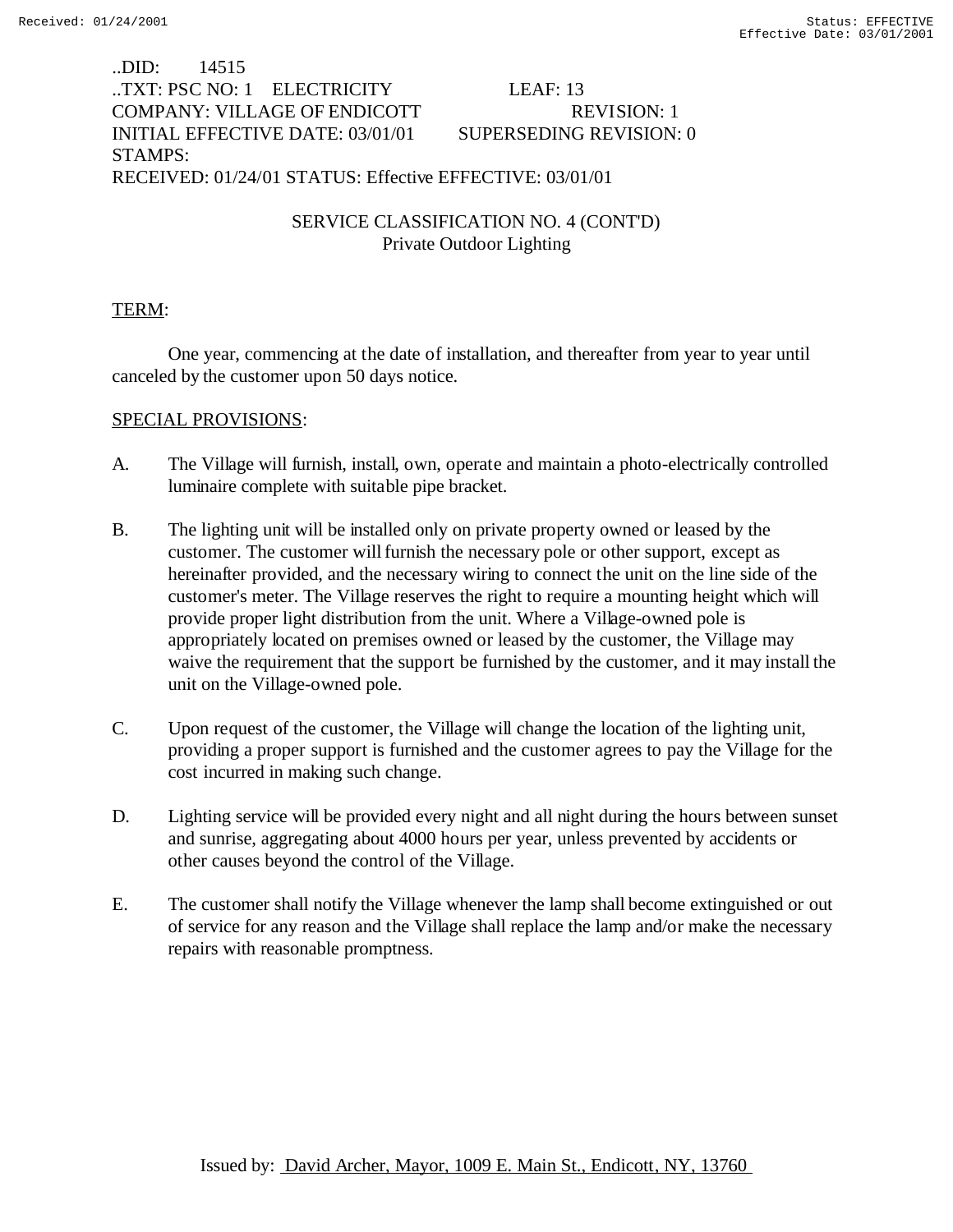PSC No: 1 Electricity Leaf No.: 14 Company: Village of Endicott Revision No.: 3 Initial Effective Date:  $07/01/11$  Superseding Revision No.: 2 Issued in compliance with order in Case #10-E-0588 dated June 22, 2011

# SERVICE CLASSIFICATION NO. 5 Street Lighting

#### APPLICABLE TO USE OF SERVICE FOR:

Municipal Street Lighting. The utility may meter one service and impute this measured service to the other services of the same size and character. In that event, monthly charges are assessed by multiplying the usage of one metered fixture by the total number of fixtures.

#### CHARACTER OF SERVICE:

Metered service at 240 & 480 volts, approximately 60 Hertz, alternating current.

| <b>MONTHLY RATE:</b>   | Rate     |
|------------------------|----------|
| Energy charge, per kWh | \$0.1384 |

#### TERMS OF PAYMENT:

All bills are due when rendered. Full payment must be received on or before the date shown on the bill to avoid a late payment charge of 1.5% as provided in Rule VIII of the NYMPA generic tariff.

#### DETERMINATION OF BILLING QUANTITIES:

A. Application of energy meters to at least one selected luminaire of each type.

B. Calculation of energy use by application of test meter results to the total

number of installed units of each type.

C. The billing energy shall be the total number of kWh so calculated for all luminaries in service during the billing period.

#### FACTOR OF ADJUSTMENT:

The factor of adjustment pursuant to Rule IX.D of the NYMPA generic tariff is 1.0491.

#### PURCHASED POWER ADJUSTMENT:

All kilowatt-hours sold under this service classification shall be subject to Purchased Power Adjustment Charges in accordance with Section VIII of the Village of Endicott Tariff and consistent with Rule IX of the NYMPA generic tariff.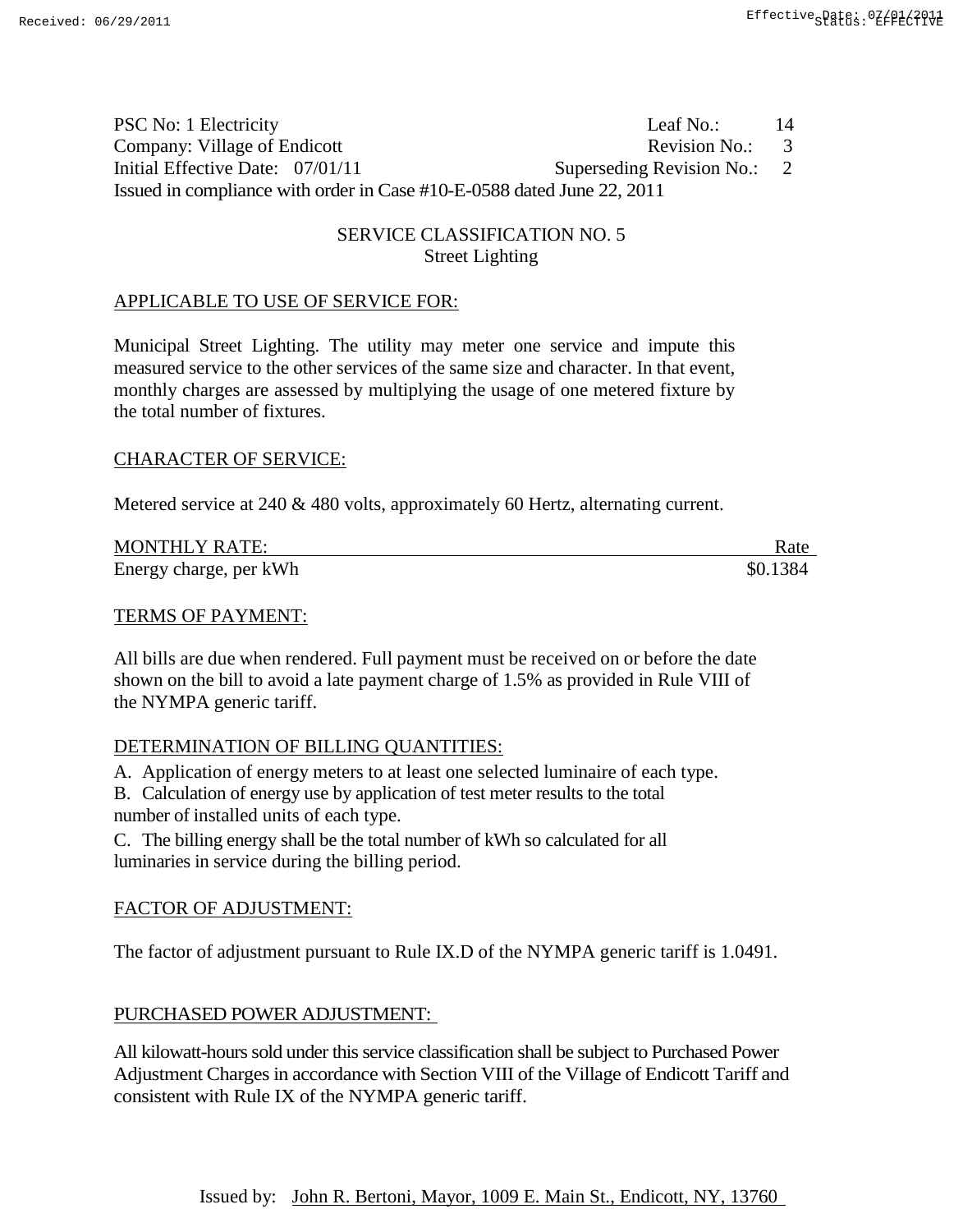| PSC No: 1 Electricity                                                  | Leaf No.:                   | -15 |
|------------------------------------------------------------------------|-----------------------------|-----|
| Company: Village of Endicott                                           | Revision No.: 3             |     |
| Initial Effective Date: 07/01/11                                       | Superseding Revision No.: 2 |     |
| Issued in compliance with order in Case #10-E-0588 dated June 22, 2011 |                             |     |

# **CHARGES**

# A. RECONNECTION CHARGE:

When service has been discontinued, either by the Municipality as provided in Rule XIII of the NYMPA generic tariff or at the request of the consumer and the same consumer applies for reconnection of service at the same premises within four (4) months, there shall be a reconnection charge payable before service will be reestablished, in the amounts as follows:

\$40.00 during regular working hours of Electric Department, Monday through Friday \$120.00 after regular working hours of Electric Department, Monday through Friday; and Saturday, Sunday or Holiday

# B. INSUFFICIENT FUNDS CHECK CHARGE:

Any checks received in payment for electric service which are returned to the Municipality for insufficient funds or are otherwise dishonored by the bank, shall bear a nonrecurring charge of \$20.00 for each check that has to be processed by the Municipality. If two checks have been returned by the bank, the customer who issued the dishonored checks may be required by the Municipality to render future payments by cash, money order, certified or cashier's check. Post-dated checks shall be returned to the customer as invalid for the transaction. Only United States currency shall be accepted for payment of accounts due the Municipality.